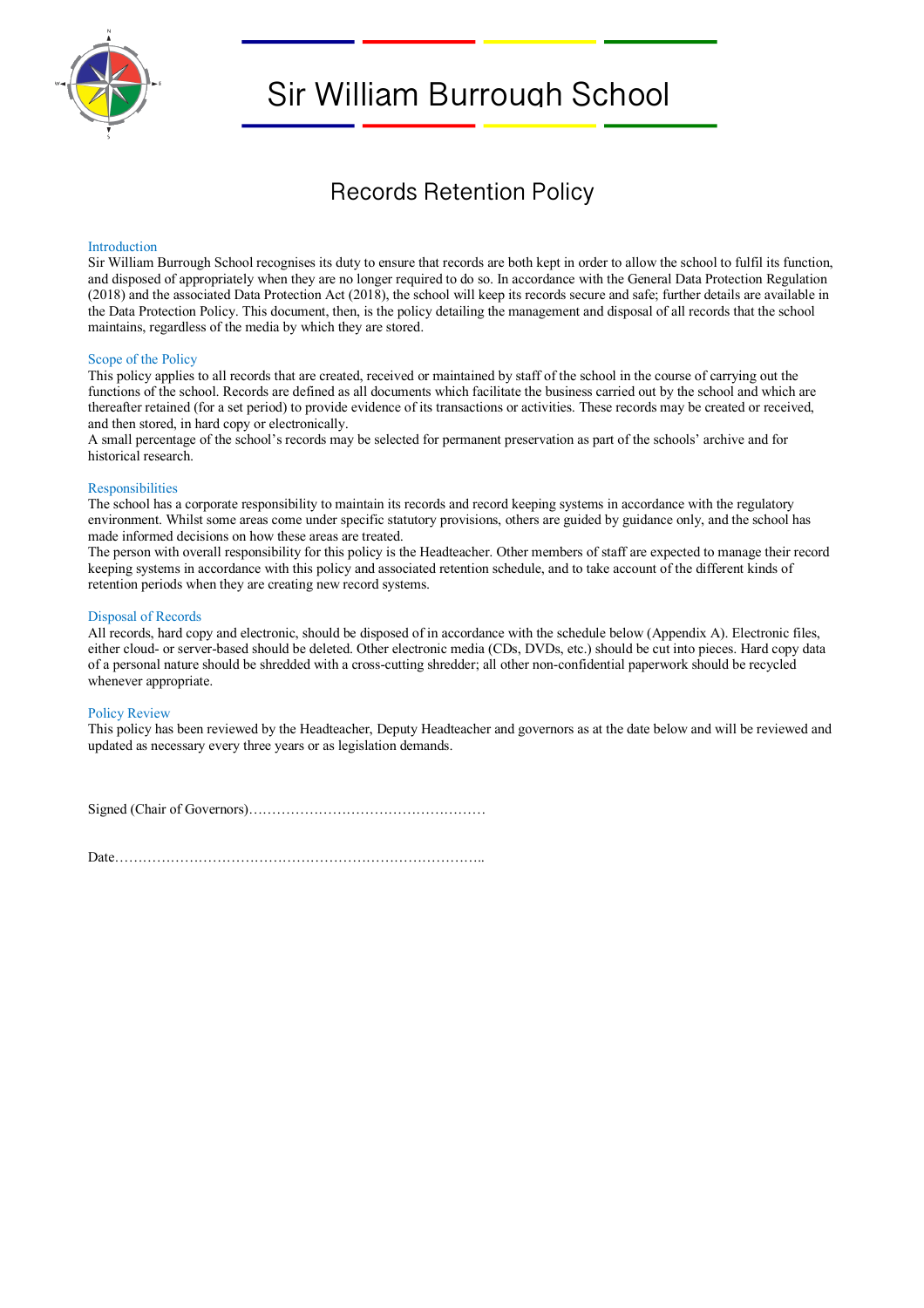## APPENDIX A – DATA RETENTION SCHEDULE

## PUPIL DATA

| <b>Basic file description</b>                | Data           | <b>Statutory Provisions</b>                     | <b>Retention Period</b>                                         | Action at the end of the administrative                                                                                          |
|----------------------------------------------|----------------|-------------------------------------------------|-----------------------------------------------------------------|----------------------------------------------------------------------------------------------------------------------------------|
|                                              | Prot<br>issues |                                                 |                                                                 | life of the record                                                                                                               |
| Pupil files                                  | Yes            |                                                 | Retain for the time<br>which the pupil<br>remains at the school | Transfer to secondary school (or other<br>primary school) when the child leaves the<br>school                                    |
| Child Protection files                       | Yes            | Keeping Children<br>Safe in Education<br>(2016) | Retain for the time<br>which the pupil<br>remains at the school | Transfer (under separate cover from the<br>child's main file) to secondary school (or<br>other primary school); receipt required |
| Admissions $-$ if<br>admission is successful | Yes            |                                                 | Admission $+1$ year                                             | <b>SECURE DISPOSAL</b>                                                                                                           |
| Admissions – if appeal<br>unsuccessful       | Yes            |                                                 | Resolution of case $+1$<br>vear                                 | <b>SECURE DISPOSAL</b>                                                                                                           |
| Admission registers                          | Yes            |                                                 | 7 years from departure<br>of pupil                              | Retain in school for 7 years then consider<br>transfer to archives                                                               |
| Attendance registers                         | Yes            |                                                 | Date of register + 3<br>vears                                   | <b>SECURE DISPOSAL</b>                                                                                                           |
| <b>Examination results</b><br>(external)     | <b>Yes</b>     |                                                 | Year of examinations $+$<br>6 years                             | <b>SECURE DISPOSAL</b>                                                                                                           |
| <b>SEN</b> files                             | Yes            |                                                 | DOB of the pupil $+25$<br>vears                                 | <b>SECURE DISPOSAL</b>                                                                                                           |
| <b>ECHP</b> files                            | Yes            |                                                 | DOB of the pupil $+30$<br>vears                                 | SECURE DISPOSAL unless legal action<br>is pending                                                                                |

## STAFF DATA

| <b>Basic file description</b>                                                                            | <b>Data</b><br><b>Prot</b><br><i>issues</i> | <b>Statutory Provisions</b>                                 | <b>Retention Period</b>                                                                                                   | Action at the end of the administrative<br>life of the record      |
|----------------------------------------------------------------------------------------------------------|---------------------------------------------|-------------------------------------------------------------|---------------------------------------------------------------------------------------------------------------------------|--------------------------------------------------------------------|
| <b>Staff Personal files</b>                                                                              | Yes                                         |                                                             | Termination of<br>$contract + 7 years$                                                                                    | <b>SECURE DISPOSAL</b>                                             |
| Timesheets, sick pay                                                                                     | Yes                                         | Financial regulations                                       | Current year $+6$ years                                                                                                   | <b>SECURE DISPOSAL</b>                                             |
| Professional<br>Development plans                                                                        | Yes                                         |                                                             | Closure $+6$ years                                                                                                        | <b>SECURE DISPOSAL</b>                                             |
| Annual appraisal and<br>PDIs                                                                             | Yes                                         |                                                             | Current year $+5$ years                                                                                                   | <b>SECURE DISPOSAL</b>                                             |
| Records relating to<br>injury/accident at work                                                           | Yes                                         |                                                             | Date of incident $+12$<br>years                                                                                           | <b>SECURE DISPOSAL</b>                                             |
| Maternity/Paternity<br>pay records                                                                       | Yes                                         | Statutory guidance on<br>Maternity/Paternity<br>regulations | Current year $+3$ years                                                                                                   | <b>SECURE DISPOSAL</b>                                             |
| Proof of identity                                                                                        | Yes                                         |                                                             | Not held                                                                                                                  | Note should be kept of what was seen<br>and placed on file         |
| DBS certificate                                                                                          | Yes                                         | Keeping Children Safe<br>in Education (2016)                | Not held                                                                                                                  | Certificate number and date placed on the<br>single central record |
| Allegation of a child<br>protection nature<br>against a member of<br>staff, including where<br>unfounded | Yes                                         | Keeping Children Safe<br>in Education $(2016)$              | Until the person's<br>normal retirement age<br>or 10 years from the<br>date of the allegation,<br>whichever is the longer | <b>SECURE DISPOSAL</b>                                             |

## GOVERNANCE AND MANAGEMENT DATA

| <b>Basic file description</b> | Data           | <b>Statutory Provisions</b> | <b>Retention Period</b> | Action at the end of the administrative  |
|-------------------------------|----------------|-----------------------------|-------------------------|------------------------------------------|
|                               | Prot           |                             |                         | life of the record                       |
|                               | issues         |                             |                         |                                          |
| School Log Book               | N <sub>0</sub> |                             | Permanent               |                                          |
| Minutes (signed)              | N <sub>0</sub> |                             | Permanent               |                                          |
| Minutes (other)               | N <sub>0</sub> |                             | Date of meeting $+3$    | Standard disposal (any items with        |
|                               |                |                             | years                   | personal information should be shredded) |